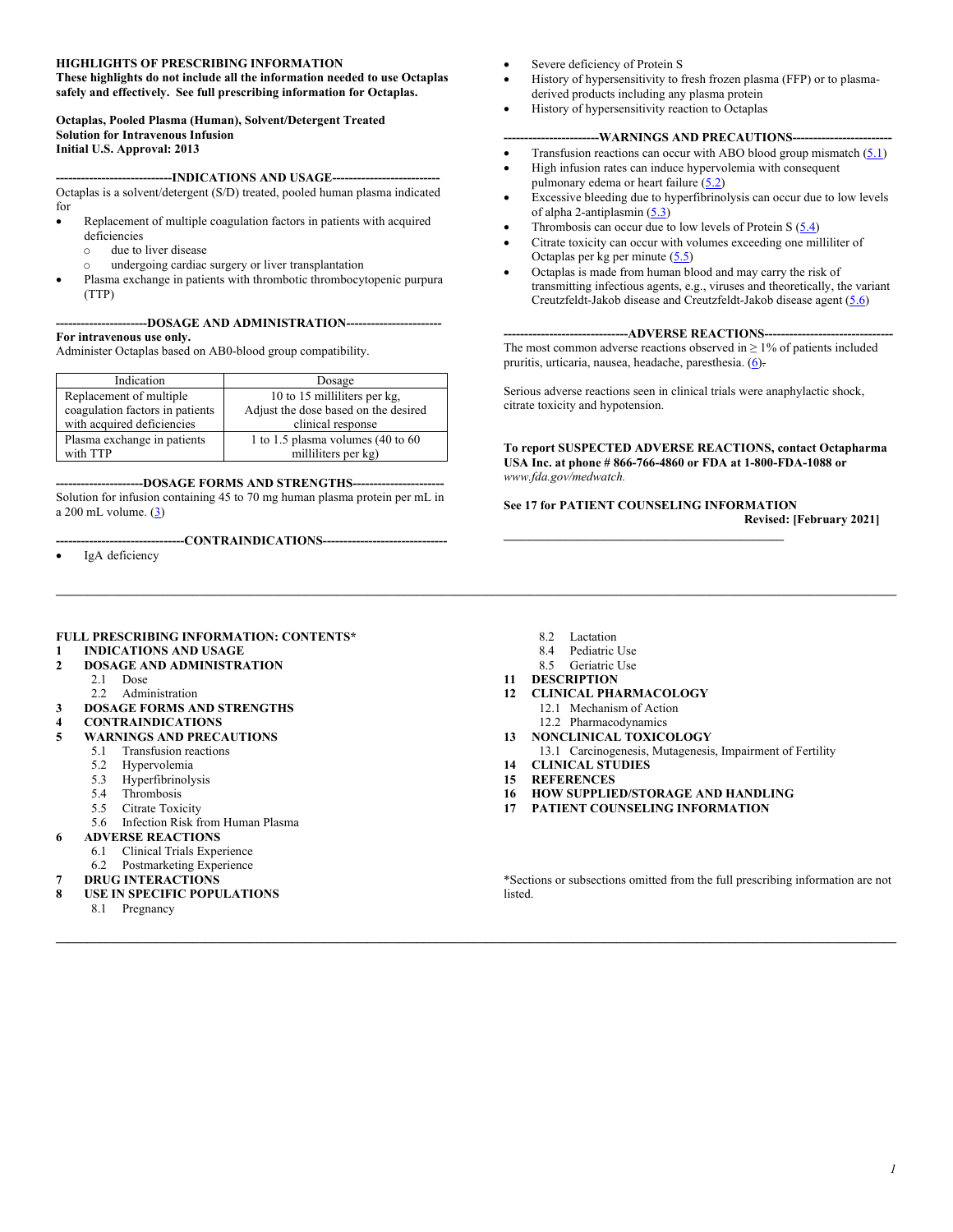# **FULL PRESCRIBING INFORMATION**

# <span id="page-1-1"></span>**1 INDICATIONS AND USAGE**

Octaplas is a solvent / detergent (S/D) treated, pooled human plasma indicated for:

- Replacement of multiple coagulation factors in patients with acquired deficiencies
	- $\circ$  due to liver disease<br> $\circ$  undergoing cardiac
	- undergoing cardiac surgery and liver transplantation
- Plasma exchange in patients with thrombotic thrombocytopenic purpura (TTP)

# <span id="page-1-2"></span>**2 DOSAGE AND ADMINISTRATION**

# **For intravenous use only**

Administer Octaplas based on ABO-blood group compatibility.

# <span id="page-1-3"></span>**2.1 Dose**

Replacement of coagulation factors in patients with acquired deficiencies due to liver disease or undergoing cardiac surgery or liver transplant:

- Initially infuse of 10 to 15 mL Octaplas per kilogram body weight. This should increase the patient's plasma coagulation factor levels by approximately 15-25%. If hemostasis is not achieved, use higher doses.
- Adjust dose based on desired clinical response.
- Monitor response, including measurement of activated partial thromboplastin time (aPTT), prothrombin time (PT) and/or specific coagulation factors.
- Plasma exchange in patients with TTP:
- Completely replace plasma volume removed during plasmapheresis with Octaplas. Generally, 1 to 1.5 plasma volumes correspond to 40 to 60 milliliters per  $kg$ [\[1,](#page-7-2) [2\]](#page-7-3)

# <span id="page-1-4"></span>**2.2 Administration**

Administer Octaplas after thawing using an infusion set with a filter.

Octaplas should be inspected visually for particulate matter and discoloration prior to administration, whenever solution and container permit. Do not use if turbid.

# Avoid shaking.

Steps for Thawing:

- For water bath:
	- $\circ$  Thaw in the outer wrapper in a circulating water bath at +30°C to +37°C (86°F to 98.6°F). An overwrap bag may be used to provide further protection of contents if appropriate.
	- o Prevent water from contaminating the entry port.
	- $\circ$  The minimum thawing time is 30 minutes at 37°C (98.6°F). The thawing time depends on the number of bags in the water bath. If more than one plasma bag is thawed in the same water bath, then the thawing time can be prolonged, but should not exceed 60 minutes.
- For dry tempering system:
	- o Place the Octaplas bags between the heating plates according to the manufacturer's instructions.
	- Thaw plasma following manufacturer directions between  $+30^{\circ}$ C to  $+37^{\circ}$ C (86°F to 98.6°F). Remove the product when the thawing process is completed. The thawing process may be monitored and recorded using the thawing device printer or barcode scanner recommended by the device manufacturer.
	- o Monitor the thawing process and record using the thawing device printer or barcode scanner recommended by the device manufacturer.

Do not freeze Octaplas. Discard unused product.

# <span id="page-1-0"></span>**3 DOSAGE FORMS AND STRENGTHS**

Solution for infusion containing 45 to 70 mg human plasma proteins per mL in a 200 mL volume.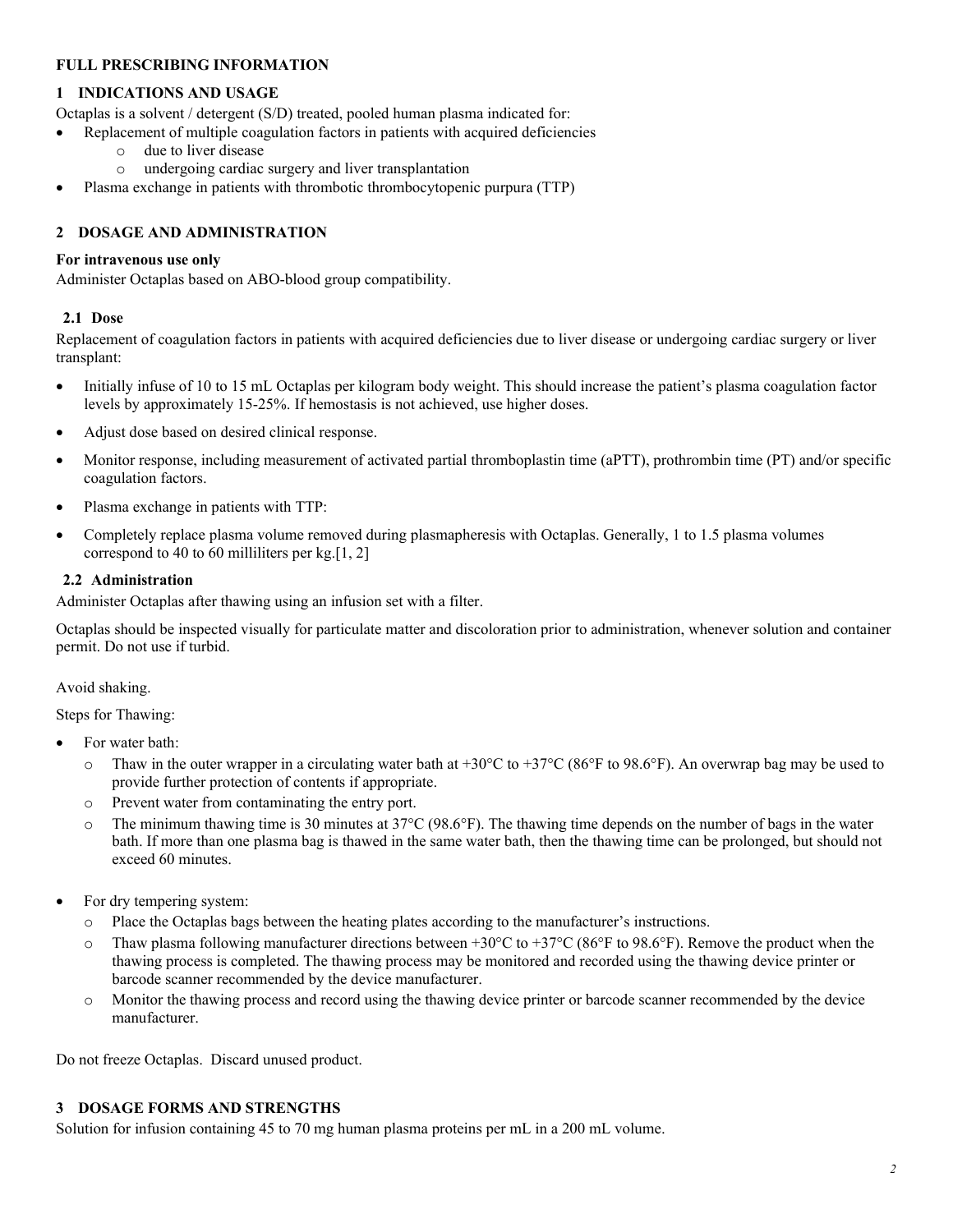# <span id="page-2-5"></span>**4 CONTRAINDICATIONS**

Do not use Octaplas in patients with:

- IgA deficiency
- Severe deficiency of Protein S
- History of hypersensitivity to fresh frozen plasma (FFP) or to plasma-derived products including any plasma protein
- History of hypersensitivity reaction to Octaplas

### <span id="page-2-6"></span>**5 WARNINGS AND PRECAUTIONS**

#### <span id="page-2-7"></span>**5.1 Transfusion reactions**

Transfusion reactions can occur with ABO blood group mismatches. Administration of Octaplas must be based on ABO-blood group compatibility.

#### <span id="page-2-0"></span>**5.2 Hypervolemia**

High infusion rates can induce hypervolemia with consequent pulmonary edema or heart failure. Monitor patients for signs and symptoms of pulmonary edema or heart failure and institute appropriate management.

#### <span id="page-2-8"></span>**5.3 Hyperfibrinolysis**

Excessive bleeding due to hyperfibrinolysis can occur due to low levels of alpha 2-antiplasmin. Monitor for signs of excessive bleeding in patients undergoing liver transplantation.

#### <span id="page-2-1"></span>**5.4 Thrombosis**

Thrombosis can occur due to low levels of Protein S. Monitor for signs and symptoms of thrombosis in patients at risk.

#### <span id="page-2-2"></span>**5.5 Citrate Toxicity**

Citrate toxicity can occur with volumes exceeding one milliliter of Octaplas per kg per minute. The infusion rate should not exceed 0.020-0.025 mmol citrate per kilogram per minute (i.e., less than one milliliter Octaplas per kg per minute). Symptoms attributable to citrate toxicity (hypocalcemia) include fatigue, paresthesia and muscle spasms, especially in patients with liver function disorders. Administer calcium gluconate intravenously into another vein in order to minimize citrate toxicity.

### <span id="page-2-3"></span>**5.6 Infection Risk from Human Plasma**

Because Octaplas is made from human plasma, it may carry a risk of transmitting infectious agents, e.g., viruses, the variant Creutzfeldt-Jakob disease (vCJD) agent and theoretically, the Creutzfeldt-Jakob disease (CJD) agent. ALL infections suspected by a physician possibly to have been transmitted by this product should be reported by the physician or other healthcare provider to Octapharma [1-866-766-4860] or FDA at 1-800-FDA-1088 or www.fea.gov/medwatch. *See Description [\(11\)](#page-3-6)*

#### <span id="page-2-9"></span>**6 ADVERSE REACTIONS**

Serious adverse reactions seen in clinical trials were anaphylactic shock, citrate toxicity and severe hypotension. The most common adverse reactions observed in  $\geq 1\%$  of subjects included pruritis, urticaria, nausea, headache and paresthesia.

#### <span id="page-2-4"></span>**6.1 Clinical Trials Experience**

Because clinical trials are conducted under widely varying conditions, adverse reaction rates observed in clinical trials of a drug cannot be directly compared to rates in clinical trials of another drug and may not reflect rates observed in clinical practice. Adverse reactions observed in clinical trials derive from 9 clinical trials. The mean dose administered ranged from 6 to 15 milliliters/kg body weight; when used in plasma exchange the dose was between 15 to 75 milliliters/kg. Two of the studies were conducted in healthy volunteers (n=90).

In total, 359 subjects received about 600 transfusion episodes in these trials.

The following table shows the adverse reactions observed in  $\geq$  1% of subjects in order of severity:

| Nervous system disorders               |
|----------------------------------------|
| Headache, paresthesia                  |
| <b>Gastrointestinal disorders</b>      |
| Nausea                                 |
| Skin and subcutaneous tissue disorders |
| Pruritis, urticaria                    |

#### <span id="page-2-10"></span>**6.2 Postmarketing Experience**

Because post-marketing reporting of adverse reactions is voluntary and from a population of uncertain size, it is not always possible to reliably estimate the frequency of these reactions or establish a causal relationship to product exposure.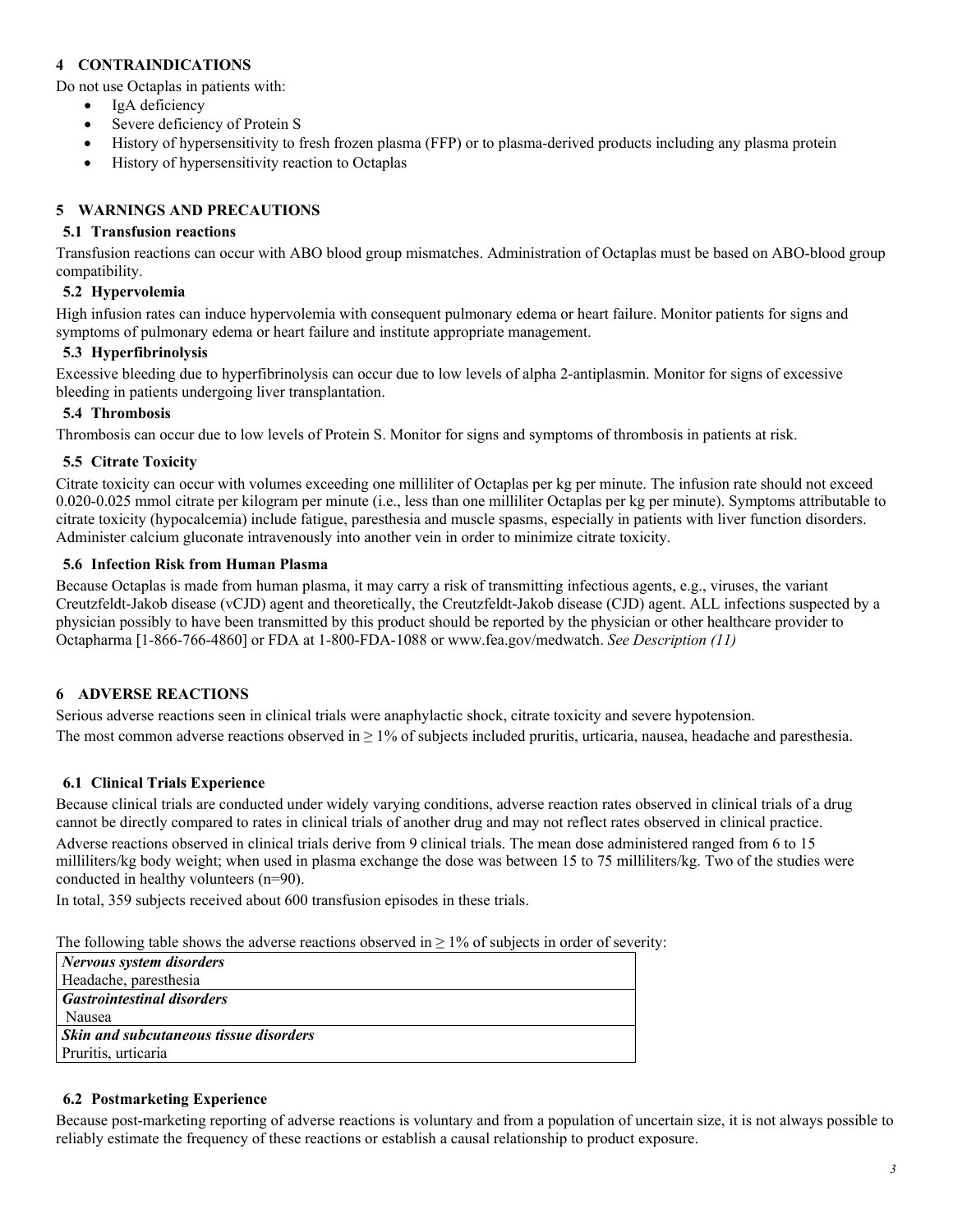| <b>Blood system disorders</b>                                                            |
|------------------------------------------------------------------------------------------|
| Hyperfibrinolysis                                                                        |
| <b>Immune system disorders</b>                                                           |
| Hypersensitivity reactions including anaphylactoid and allergic type of reactions        |
| <i>Metabolic and nutritional disorders</i>                                               |
| Alkalosis                                                                                |
| Cardiovascular disorders                                                                 |
| Cardiac arrest, circulatory overload, thromboembolism, tachycardia                       |
| <b>Respiratory, thoracic and mediastinal disorders</b>                                   |
| Respiratory arrest or failure, bronchospasm, pulmonary edema, dyspnea, tachypnea         |
| <b>Gastrointestinal disorders</b>                                                        |
| Abdominal pain, vomiting                                                                 |
| <b>Skin and subcutaneous tissue disorders</b>                                            |
| Rash, erythema                                                                           |
| <b>General disorders and administration site conditions</b>                              |
| Fever and/or chills, chest discomfort or pain                                            |
| <b>Investigations</b>                                                                    |
| Seroconversions (passive transfer of antibodies); passive transmission of analytes, e.g. |
| $\beta$ -human chorionic gonadotropin[3]                                                 |
| Injury, poisoning and procedural complications                                           |
| Citrate toxicity                                                                         |

# <span id="page-3-0"></span>**7 DRUG INTERACTIONS**

Do not inject drugs containing calcium in the same intravenous line with Octaplas because precipitants may block the line. Passive transmission of analytes (e.g., β-human chorionic gonadotropin) may result in misleading positive results [\[3\]](#page-7-4).

# <span id="page-3-1"></span>**8 USE IN SPECIFIC POPULATIONS**

## <span id="page-3-2"></span>**8.1 Pregnancy**

#### Risk Summary

Animal reproduction studies have not been conducted with Octaplas. It is not known whether Octaplas can cause fetal harm when administered to a pregnant woman or can affect reproduction capacity. Octaplas should be given to a pregnant woman only if clearly needed.

The background risk of major birth defects and miscarriage for the indicated population is unknown. In the U.S. general population, the estimated background risk of major birth defects and miscarriage in clinically recognized pregnancies is 2-4% and 15-20%, respectively [\[4\]](#page-7-5).

# <span id="page-3-3"></span>**8.2 Lactation**

#### Risk Summary

Efficacy and safety of Octaplas in lactating women is unknown.

#### <span id="page-3-4"></span>**8.4 Pediatric Use**

Octaplas was evaluated in 91 pediatric patients (age range 0-20 years) in two post-marketing requirement studies. Patients were dosed based on body weight and doses were adjusted as needed. There were no hyperfibrinolytic or treatment-related thromboembolic events reported by investigators. Please refer to Section 14 for information on clinical studies in the pediatric population.

#### <span id="page-3-5"></span>**8.5 Geriatric Use**

Clinical studies of Octaplas did not include sufficient numbers of subjects aged 65 years and over to determine whether they respond differently from younger subjects. Other reported clinical experience has not identified differences in responses between the elderly and younger patients. In general, dose selection for an elderly patient should be cautious, usually starting at the low end of the dosing range, reflecting the greater frequency of decreased hepatic, renal, or cardiac function, and of concomitant disease or other drug therapy.

# <span id="page-3-6"></span>**11 DESCRIPTION**

Octaplas is a sterile, pyrogen free, frozen solution of solvent/detergent (S/D) treated pooled human plasma.

The active ingredient comprises plasma proteins such as albumin, immunoglobulins, other globulins, coagulation factors, complement proteins and protease inhibitors. The content and distribution of plasma proteins in Octaplas are comparable to reference ranges for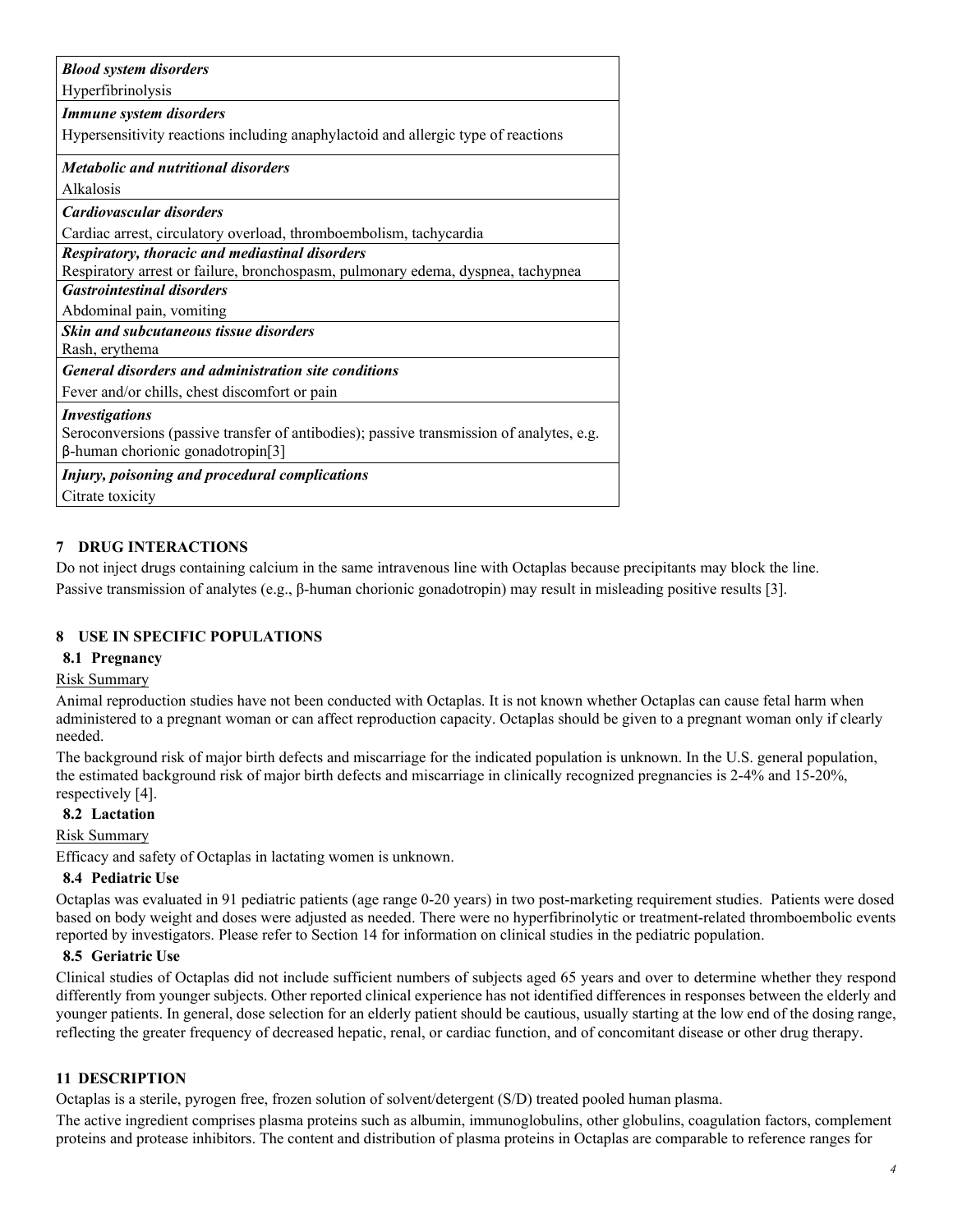healthy blood donors, except for Protein S and alpha 2-antiplasmin. Within a mean total protein content of 57 mg/mL, albumin comprises  $\sim$  50% and immunoglobulin classes G, A, and M comprise  $\sim$ 12%,  $\sim$ 3% and  $\sim$ 1%, respectively. Protein S and alpha 2antiplasmin, which are labile to S/D treatment, are controlled to ensure levels in the final product of  $\geq 0.4$  International Units (IU) per mL. Plasma lipids and lipoproteins are reduced due to S/D treatment and subsequent oil and solid phase extraction.

### **Composition of Octaplas**

| Component                             | Quantity per 200 mL dose |
|---------------------------------------|--------------------------|
| Human plasma proteins                 | $9.0 - 14.0 g$           |
| Sodium citrate dihydrate              | $0.88 - 1.48$ g          |
| Sodium dihydrogen-phosphate dihydrate | $0.06 - 0.24$ g          |
| Glycine                               | $0.80 - 1.20$ g          |

Octaplas is manufactured from human plasma collected in US licensed plasma donation centers. All plasma donations are tested for viral markers in compliance with US regulation. In addition, the manufacturing plasma pool may not contain a titer of human Parvovirus B19 DNA exceeding 10.0 IU per microliter and must have a negative result in a test for human Hepatitis E Virus (HEV) RNA by NAT PCR with a sensitivity of  $\leq 2.5 \log_{10}$  IU/mL.

Each lot of Octaplas is manufactured from pooled plasma of a single ABO blood group (A, B, AB, or O). The manufacturing plasma pool is limited to 390 kg comprising 630-1,520 individual donors. Frozen plasma units are thawed and pooled. Sodium dihydrogen phosphate dihydrate is added as a buffer against increase in pH due to loss of CO2. After filtration through a 1 µm pore size membrane, the plasma pool is treated with S/D reagents [1% tri(n-butyl) phosphate (TNBP) and 1% Octoxynol for 1-1.5 hours at +30°C (86°F)] to inactivate enveloped viruses. The S/D reagents are removed by sequential oil and solid phase extraction procedures. Glycine is added to adjust the osmolality. Plasma with glycine is applied to a column filled with affinity ligand resin intended for selective binding of prion protein  $(Pr^{Sc})$ . The effectiveness of this step in removal of prion infectivity from the product has not been established. After sterile filtration, the product is filled into sterile polyvinyl chloride blood bags, labeled, deep-frozen and stored at a temperature of  $\leq$  -18°C (-0.4°F). The finished product is tested for coagulation factors II, V, VII, VIII, IX, X and XI, Protein C, Protein S, alpha 2-antiplasmin, fibrinogen and ADAMTS13.

The S/D treatment step has been validated to effectively inactivate relevant pathogenic and model enveloped viruses as summarized in Table 1.

## **Table 1 Virus Reduction During Octaplas Manufacture**

| <b>Production</b>                | <b>Virus Reduction Factor [log10]</b> |            |            |             |
|----------------------------------|---------------------------------------|------------|------------|-------------|
| <b>Step</b>                      | $HIV-1$                               | <b>PRV</b> | <b>SBV</b> | <b>BVDV</b> |
| S/D<br>treatment<br>$[log_{10}]$ | $\geq 5.05$                           | 6.56       | > 5.46     | > 4.04      |
| Global<br>Reduction<br>Factor    | $\geq 5.05$                           | 6.56       | > 5.46     | >4.04       |

HIV-1: Human Immunodeficiency Virus - 1 BVDV: Bovine Viral Diarrhea Virus PRV: Pseudorabies Virus SBV: Sindbis Virus

# <span id="page-4-0"></span>**12 CLINICAL PHARMACOLOGY**

#### <span id="page-4-1"></span>**12.1 Mechanism of Action**

Octaplas replaces human plasma proteins.

#### <span id="page-4-2"></span>**12.2 Pharmacodynamics**

Coagulation factor activities in the final product are controlled to obtain levels within the range of normal human plasma. Protein S and alpha 2-antiplasmin, which are labile to S/D treatment, are controlled to ensure levels in the final product of  $\geq 0.4$  International Units (IU) per mL.

# <span id="page-4-3"></span>**13 NONCLINICAL TOXICOLOGY**

#### <span id="page-4-4"></span>**13.1 Carcinogenesis, Mutagenesis, Impairment of Fertility**

TNBP and Octoxynol used in the manufacturing process for viral inactivation may be present in the final product at levels not exceeding 2.0 µg/mL for TNBP and 5.0 µg/mL for Octoxynol.

### **Toxicity**

No evidence of toxicity was observed for TNBP  $+$  Octoxynol in sub-acute toxicity studies. [\[5\]](#page-7-6)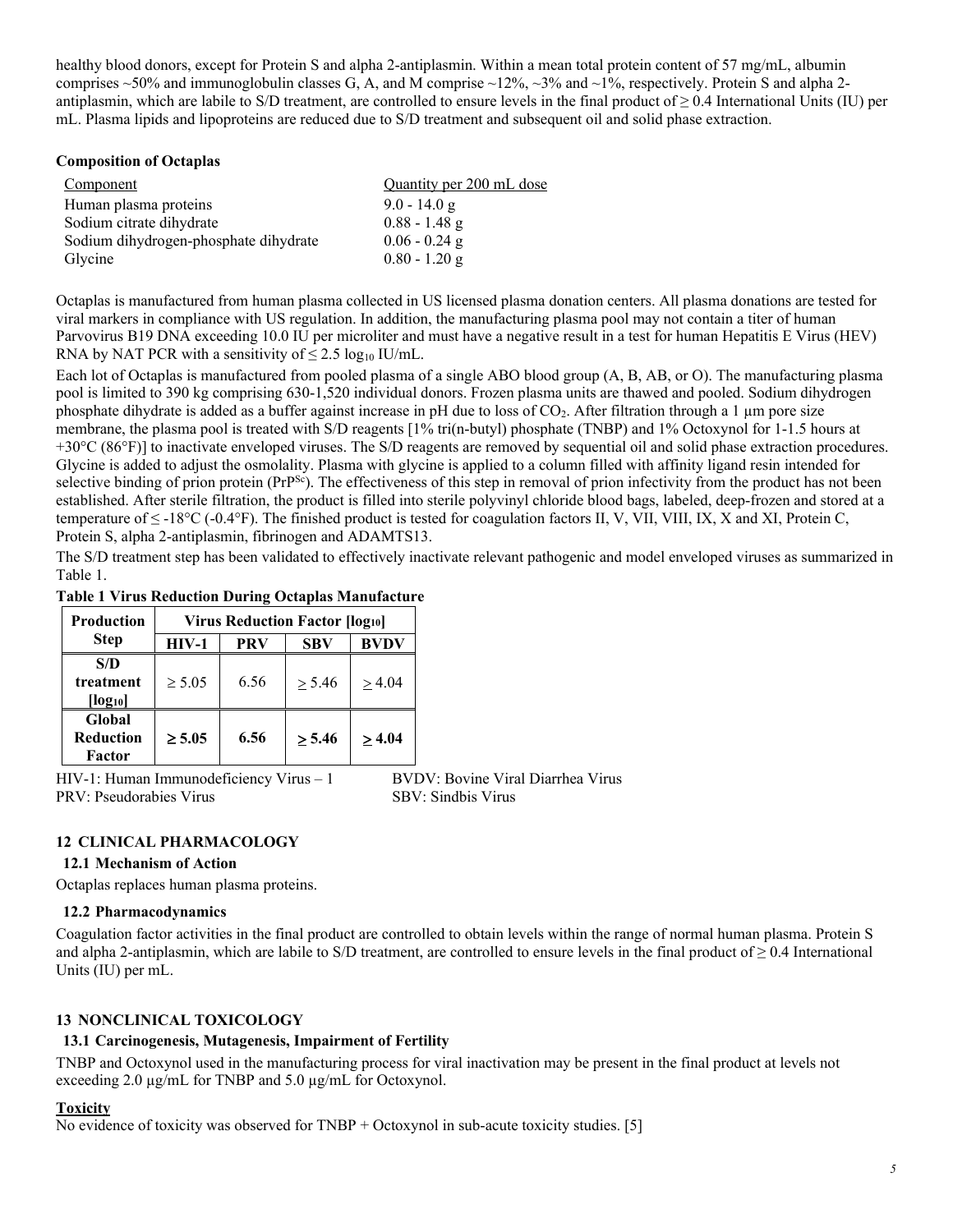# **Mutagenicity**

No evidence of mutagenicity was observed in *in vitro* or *in vivo* mutagenicity studies performed for TNBP. [\[6](#page-7-7)[-11\]](#page-7-8)

## <span id="page-5-0"></span>**14 CLINICAL STUDIES**

The Octaplas predecessor product was studied in healthy volunteers and in subjects with liver disease, liver transplantation, cardiac surgery and TTP.

A prospective, open-label, parallel group, non-randomized study was performed in surgical patients who were allocated to receive either a single infusion of Octaplas (N=20) or no plasma treatment (N=26) during open heart surgery.[\[12\]](#page-7-9) A historical control group of patients who received standard single-donor FFP (N=20) was used to compare safety and efficacy. The average dose of Octaplas was 700 mL (range 200 to 3400 mL), compared with 1012 mL (range 500 to 4000 mL) for standard FFP. The choice of plasma product (Octaplas or FFP) did not appear to influence the postoperative course with respect to volume of postoperative bleeding, need for reoperation secondary to bleeding or length of postoperative hospital stay. This study was not powered to detect a difference in efficacy.

A prospective, single-blind, randomized study investigated the safety and efficacy of Octaplas compared with standard FFP in adult patients (N=55) with coagulopathy due to liver disease (LD) or liver transplantation (LTX), and for management of newly diagnosed thrombotic thrombocytopenic purpura (TTP).[\[13](#page-7-10)[-15\]](#page-7-11) Octaplas was infused in 13 of 24 patients with LD, 12 of 25 patients with LTX and all 3 patients with TTP. Within the LD and the LTX groups, patients were comparable in all clinical aspects and in the dose of plasma given. There were no relevant changes in any coagulation factors, but Protein C and fibrinogen improved in both groups, accompanied by a corresponding improvement in partial thromboplastin time (PTT) levels 24 hours after infusion. Similar degrees of correction of prolonged international normalized ratio (INR) and PTT values were achieved with both Octaplas and FFP. All 3 patients with TTP attained platelet counts of  $>50$  x 10<sup>9</sup>/L by Day 10. This study was not powered to detect a difference in efficacy.

A prospective, open label, non-randomized study was conducted in postoperative open heart surgery patients (N=67) admitted to the surgical intensive care unit who were in need of plasma transfusion for acute bleeding or were at risk of bleeding; 36 patients received Octaplas (600 mL) and 31 received FFP (600 mL).[\[16\]](#page-7-12) Measured parameters included PT, PTT, free Protein S and alpha 2-antiplasmin measured before treatment and 60 minutes after termination of plasma infusion. The decrease in PT and PTT and the rise in free Protein S were similar between the two study arms. Alpha 2-antiplasmin declined after Octaplas and remained unaffected by FFP. Clinical hemostasis evaluations were similar between the two treatment regimens. This study was not powered to detect a difference in efficacy.

A prospective, open-label, randomized, controlled, cross-over study in two groups (N=30 each) of healthy adult volunteers (mean age: 32.6±9.1 years) was carried out to show the relative recovery of coagulation factors and other hemostatic parameters after infusion of 1200 mL of Octaplas or the predecessor product, following a standard plasmapheresis of 600 mL. Coagulation factors (FI, FII, FV, FVII, FVIII, FIX, FX, and FXI) and hemostatic parameters (aPTT, PT and Protein C) were assessed post-infusion at 15 minutes, 2 hours and 24 hours. The primary objective was to demonstrate equivalence for recovery using a 10% margin. All coagulation and hemostatic parameters met the equivalence criterion. To verify the assumption of improvement in alpha 2-antiplasmin concentrations, a test for superiority was conducted. Statistically significant differences favoring Octaplas were found at 15 minutes (P=0.0012) and 2 hours (P=0.0190) post-transfusion in the per protocol population. Increased plasma levels of alpha 2-antiplasmin after infusion of Octaplas compared with the predecessor product may result from increased concentrations of this plasmin inhibitor found in Octaplas.

A prospective, open-label, multicenter, single arm, postmarketing study was conducted to investigate the safety, tolerability and efficacy of Octaplas in the management of pediatric patients requiring replacement of multiple coagulation factors. A total of 50 patients [37 neonates/infants (0 to 2 years old) and 13 children and adolescents (> 2 to 16 years old)] requiring cardiac surgery  $(N=40)$ , liver transplantation and/or with liver dysfunction  $(N=5)$ , sepsis-related coagulopathy  $(N=4)$  and hypoxic encephalopathy (N=1) were included in the study. There were no hyperfibrinolytic or treatment-related thromboembolic events reported by investigators. The investigators' overall safety assessment was prospectively defined as excellent (treatment was well tolerated by the patient), moderate (adverse reactions were observed, but easily resolved or not clinically significant) or poor (adverse reactions were observed requiring significant medical intervention) to describe the patient's experience with Octaplas. Overall safety was assessed by investigators as "excellent" for all 50 patients. Hemostatic parameters as measured by INR, PT, aPTT, thromboelastography (TEG) or thromboelastometry (TEM) were within expected ranges following use of Octaplas.

A prospective, open-label, multicenter, single-arm, postmarketing study assessed the safety and tolerability of Octaplas in the management of subjects who underwent therapeutic plasma exchange (TPE). A total of 102 TPE procedures were performed in 41 subjects aged 2 to 20 years [young children: Group 1 (age 2 to <12): N=15; adolescents: Group 2 (12 to <17): N=13; and young adults: Group 3 ( $\geq$ 17): N=13]. Overall, a total of 135,137 mL of Octaplas was administered. The underlying disease category for these subjects included immune system disorders (N=14), nervous system disorders (N=12), renal and urinary disorders (N=8), infections and infestations (N=4), and other disorders (N=3). Each subject underwent between 1 and 6 TPEs (mean: 2.5 TPEs). The actual dose administered per TPE ranged from 4 mL/kg to 72 mL/kg (mean: 28.6 mL/kg), with a mean total volume administered per TPE of 1325 mL (range: 113 mL to 4000 mL). Infusion rates (mean) were similar across age groups (0.32 mL/kg/min to 0.41 mL/kg/min). No thrombotic or thromboembolic events were found in any study subject. In total, 8 adverse reactions were found in 4 subjects (9.8%). These included 5 adverse reactions in three adolescents (4 in TPE #1 and 1 in TPE #4) and 3 adverse reactions in one young adult (2 in TPE #1 and 1 in TPE #2). Adverse reactions in adolescents included citrate toxicity (2 in 2 subjects), and headache, pyrexia, and urticaria (each reported in 1 subject), while adverse reactions found in young adults included inflammatory marker (C-reactive protein, procalcitonin) increased, myalgia, and nausea (each reported in 1 subject). Most (7/8) adverse reactions were mild in intensity and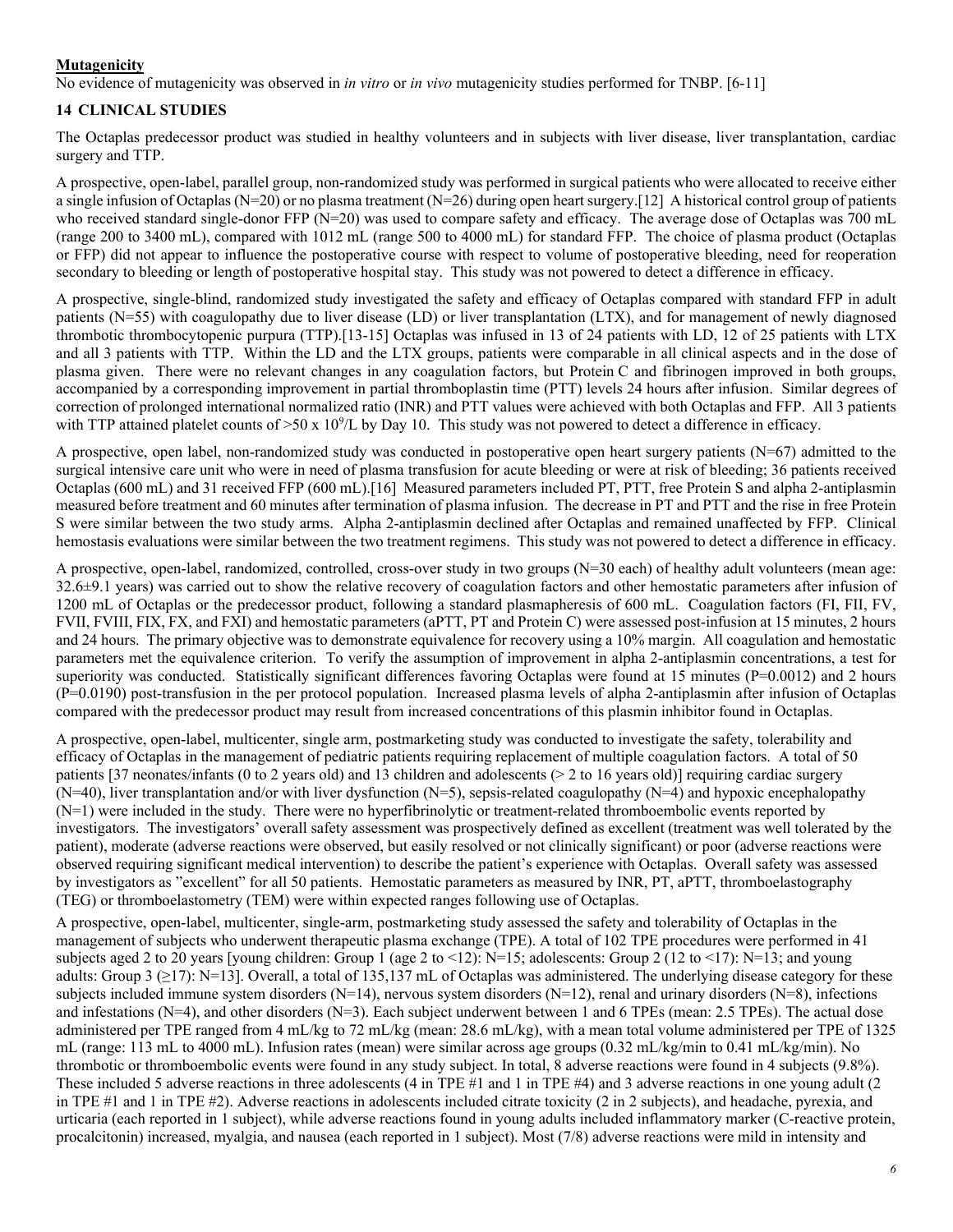recovered/resolved by end of study. No treatment-related serious adverse events were reported. Overall safety was assessed by investigators as excellent for most subjects (>90%) at 24 hours after each TPE throughout the study using prespecified definitions of excellent, good and poor.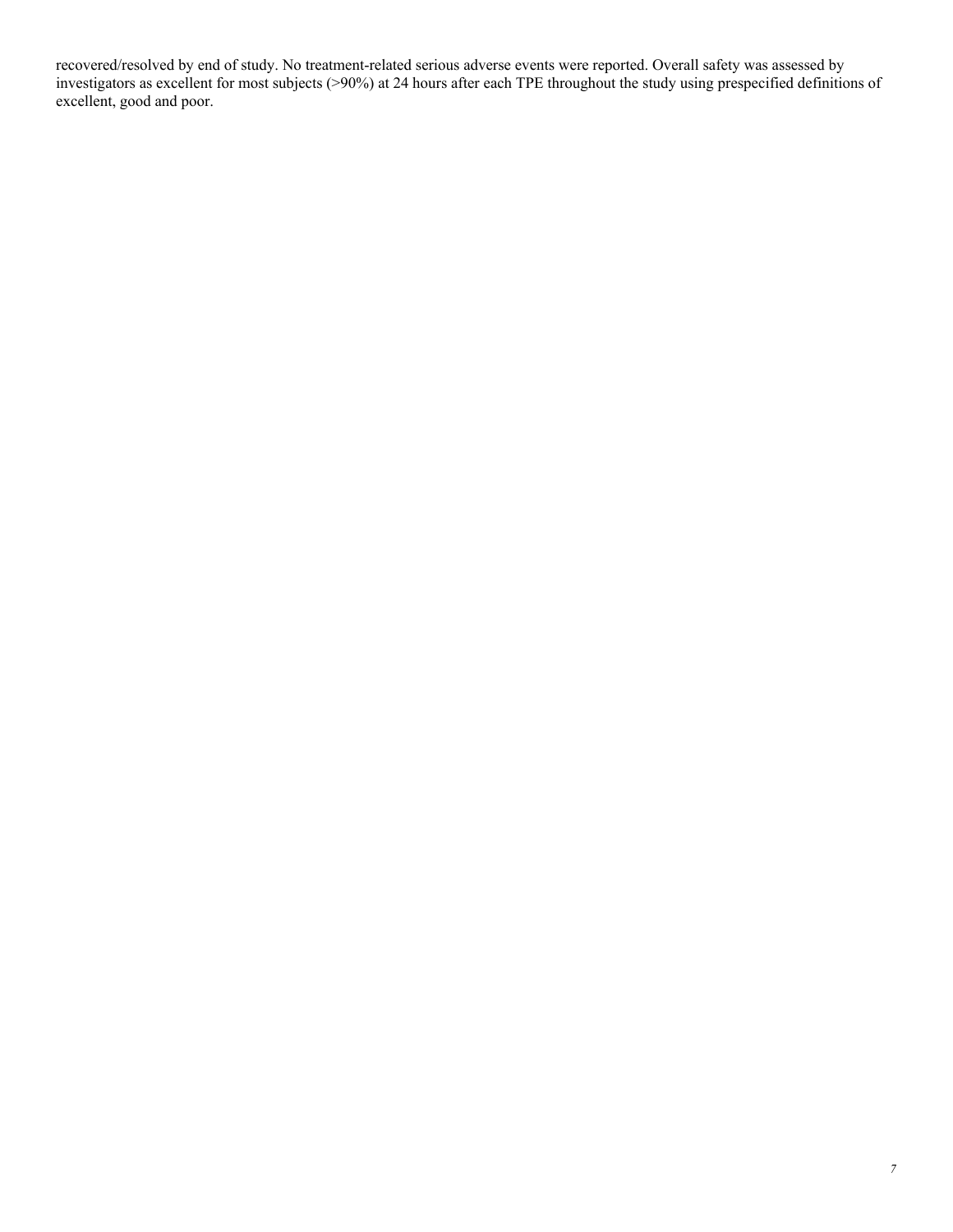## <span id="page-7-0"></span>**15 REFERENCES**

- <span id="page-7-2"></span>1. Hellstern, P., et al. "Practical guidelines for the clinical use of plasma." Thromb Res. 107 Suppl 1 (2002): S53-S57.
- <span id="page-7-3"></span>2. Scully, M., et al. "Guidelines on the diagnosis and management of thrombotic thrombocytopenic purpura and other thrombotic microangiopathies." British Journal of Haematology 158.3 (2012): 323-35.
- <span id="page-7-4"></span>3. Jilma-Stohlawetz P, et al. "False-positive pregnancy test after transfusion of solvent/detergent-treated plasma. " Transfusion 57.12 (2017): 2965–8.
- <span id="page-7-5"></span>4. FDA Briefing Document Risk Communication Advisory Committee Meeting March 5-6, 2018. Communicating Information about Risks in Pregnancy in Product Labeling for Patients and Providers to Make Informed Decisions about the Use of Drugs during Pregnancy:

ttps://www.google.com/url?sa=t&rct=j&q=&esrc=s&source=web&cd=2&cad=rja&uact=8&ved=2ahUKEwi0gPmdj7ngAhVEM d8KHXxFBA8QFjABegQIBxAC&url=https%3A%2F%2Fwww.fda.gov%2Fdownloads%2FAdvisoryCommittees%2FCommitte esMeetingMaterials%2FRiskCommunicationAdvisoryCommittee%2FUCM597309.pdf&usg=AOvVaw280Bdx8Z\_6YmDfBghz eTlj

- <span id="page-7-6"></span>5. Horowitz B: Potential accumulation of tri(n-butyl)phosphate in solvent-detergent virus-inactivated plasma products. Transfusion 1991;31:871
- <span id="page-7-7"></span>6. Hanna PJ, Dyer KF: Mutagenicity of organophosphorus compounds in bacteria and Drosophila. Mutat.Res. 1975;28:405-420
- 7. Batt KJ, Healy CE, Kneiss JJ, et al: Genotoxicity testing of tributyl phosphate. 1992
- 8. Wangenheim J, Bolcsfoldi G: Mouse lymphoma L5178Y thymidine kinase locus assay of 50 compounds. Mutagenesis 1988;3:193-205
- 9. Assinder SJ, Upshall A: Paramorphogenic and genotoxic activity of Triton X-100 and sodium dodecyl sulphate in Aspergillus nidulans. Mutat.Res. 1985;142:179-181
- 10. Buttar HS, Swierenga SH, Matula TI: Evaluation of the cytotoxicity and genotoxicity of the spermicides nonoxynol-9 and octoxynol-9. Toxicol.Lett. 1986;31:65-73
- <span id="page-7-8"></span>11. Auletta CS, Kotkoskie LA, Saulog T, et al: A dietary oncogenicity study of tributyl phosphate in the CD-1 mouse. Toxicology 1998;128:135-14
- <span id="page-7-9"></span>12. Solheim, B. G. et al. "The Use of OCTAPLAS in Patients Undergoing Open Heart Surgery." DIC: Pathogenesis, Diagnosis and Therapy of Disseminated Intravascular Fibrin Formation. Ed. G. Müller-Berghaus and et al. Elsevier Science Publishers B.V., Netherlands, 1993. 253-62.
- <span id="page-7-10"></span>13. Evans, G., et al. "Solvent/detergent fresh frozen plasma as primary treatment of acute thrombotic thrombocytopenic purpura." Clin Lab Haematol 21.2 (1999): 119-23.
- 14. Freeman, J. W., et al. "A randomized trial of solvent/detergent and standard fresh frozen plasma in the treatment of the coagulopathy seen during Orthotopic Liver Transplantation." Vox Sang 74 Suppl 1 (1998): 225-29.
- <span id="page-7-11"></span>15. Williamson, L. M., et al. "A randomized trial of solvent/detergent-treated and standard fresh-frozen plasma in the coagulopathy of liver disease and liver transplantation." Transfusion 39.11-12 (1999): 1227-34.
- <span id="page-7-12"></span>16. Haubelt, H., et al. "Effects of solvent/detergent-treated plasma and fresh-frozen plasma on haemostasis and fibrinolysis in complex coagulopathy following open- heart surgery." Vox Sang 82.1 (2002): 9-14.

# <span id="page-7-1"></span>**16 HOW SUPPLIED/STORAGE AND HANDLING**

Octaplas is supplied in polyvinyl chloride blood bags containing 200 mL frozen solution and has a slightly yellow appearance.

| <b>NDC</b> Number | <b>Blood group</b> |
|-------------------|--------------------|
| 68982-952 - 01    | Blood group A      |
| 68982-953 - 01    | Blood group B      |
| 68982-954 - 01    | Blood group AB     |
| 68982-955 - 01    | Blood group 0      |

#### **Storage and Handling**

- Store at  $\leq$ -18°C (-0.4°F) for 3 years from the date of manufacture.
- Store protected from light.
- Thaw product according to instructions in section 2.2.
- Use thawed product within 24 hr. if stored at  $1 6\degree C$  (33.8°F to 42.8°F) or within 8 hr. if stored at 20 25°C (68°F to 77°F).
- Do not refreeze thawed product.
- Do not use product that is cloudy or has deposits.
- Discard product after the expiration date printed on the container label.